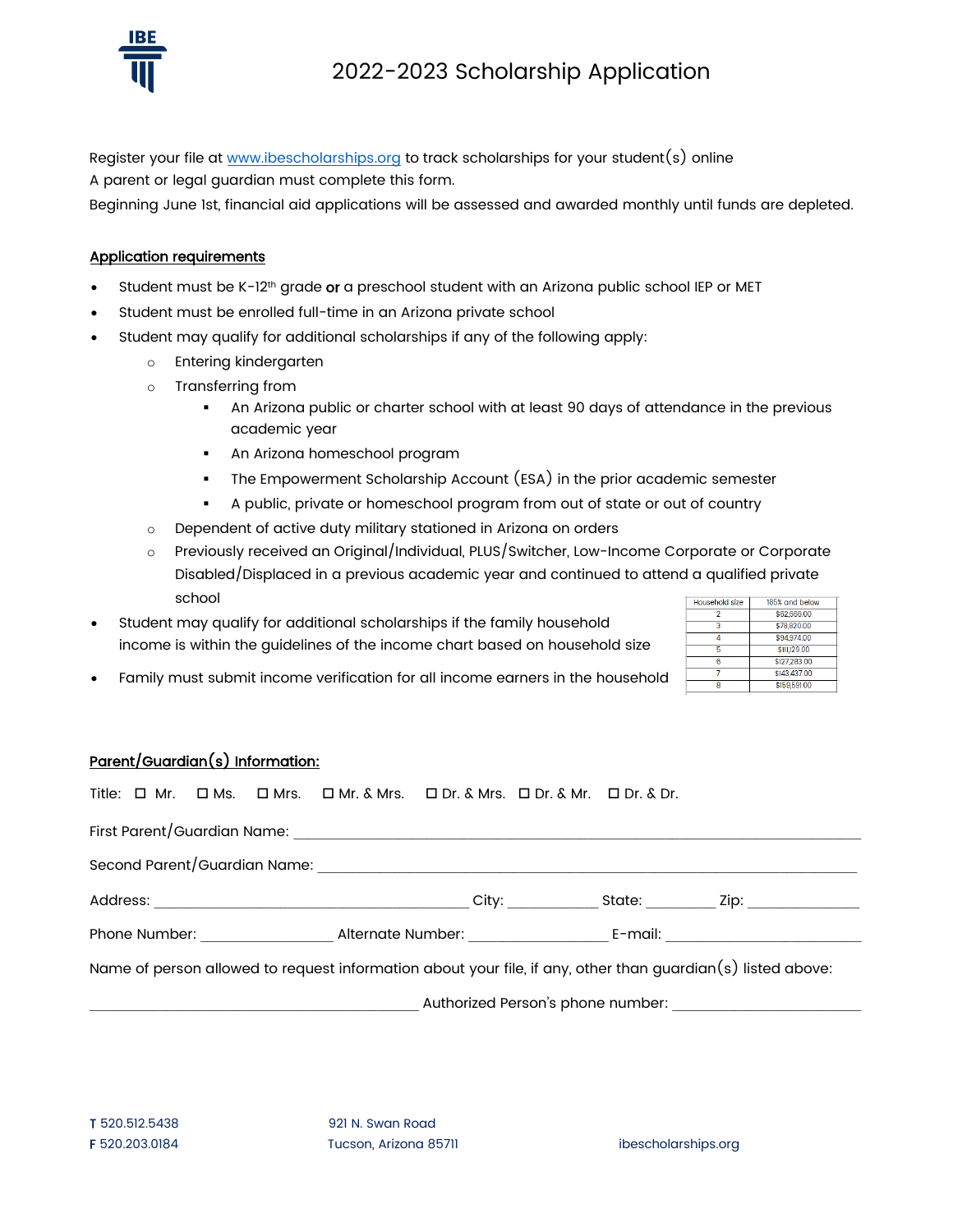

## Parent/Guardian Name:

## I wish to apply for (check all that apply):

Financial Aid Recommended Funds (tax credit recommended donations)

## Student 1 Information:

| Student's name:                                                                                    | Date of birth:  |
|----------------------------------------------------------------------------------------------------|-----------------|
| Grade in 2022-23: □ Disabled PreK □ Soliciting □ K □ 1 □ 2 □ 3 □ 4 □ 5 □ 6 □7 □8 □ 9 □ 0 □ 10 □ 12 |                 |
| Private school attending full time: 2022-23)                                                       | Annual Tuition: |

### This student is:

□ Kindergarten student

 $\Box$  Dependent of active duty military stationed in Arizona. Must provide copy of military orders

□ Transferring from:

- An Arizona public or charter school after attending at least 90 days in the public or charter school in the previous academic year. Must complete "Attendance Verification" found at www.ibescholarships.org - An Arizona homeschool program or Arizona ESA program or out of state or out of country

## Must complete "Transfer Affidavit" which lists required documentation found at www.ibescholarships.org

- Received an STO scholarship in a previous academic year and continued to attend a qualified private school. Must complete "Previous Award Verification" found at www.ibescholarships.org, if awarded by an STO other than IBE
- □ Currently a disabled preschooler. Must provide a copy of an Arizona public school IEP or MET
- Child has an Arizona public school IEP, MET or 504 plan. Must provide copy of the AZ public school IEP, MET or 504.
- $\Box$  Child was or currently is in the Arizona foster care system.

## Student 2 Information:

| Student's name: |                                                                                                                                                                                  | Date of birth: |  |  |  |  |                 |  |  |
|-----------------|----------------------------------------------------------------------------------------------------------------------------------------------------------------------------------|----------------|--|--|--|--|-----------------|--|--|
|                 | Grade in 2022-23: $\Box$ Disabled PreK $\Box$ Soliciting $\Box$ K $\Box$ 1 $\Box$ 2 $\Box$ 3 $\Box$ 4 $\Box$ 5 $\Box$ 6 $\Box$ 7 $\Box$ 8 $\Box$ 9 $\Box$ 10 $\Box$ 11 $\Box$ 12 |                |  |  |  |  |                 |  |  |
|                 | Private school attending full time: (2022-23)                                                                                                                                    |                |  |  |  |  | Annual Tuition: |  |  |

This student is:

- □ Kindergarten student
- D Dependent of active duty military stationed in Arizona. Must provide copy of military orders
- □ Transferring from:
	- An Arizona public or charter school after attending at least 90 days in the public or charter school in the previous academic year. Must complete "Attendance Verification" found at www.ibescholarships.org - An Arizona homeschool program or Arizona ESA program or out of state or out of country

#### Must complete "Transfer Affidavit" which lists required documentation found at www.ibescholarships.org

- Received an STO scholarship in a previous academic year and continued to attend a qualified private school. Must complete "Previous Award Verification" found at www.ibescholarships.org, if awarded by an STO other than IBE
- □ Currently a disabled preschooler. Must provide a copy of an Arizona public school IEP or MET
- Child has an Arizona public school IEP, MET or 504 plan. Must provide copy of the AZ public school IEP, MET or 504.
- $\Box$  Child was or currently is in the Arizona foster care system.

If additional students, please use this page as many times as necessary.

T 520.512.5438 921 N. Swan Road F 520.203.0184 Tucson, Arizona 85711 ibescholarships.org